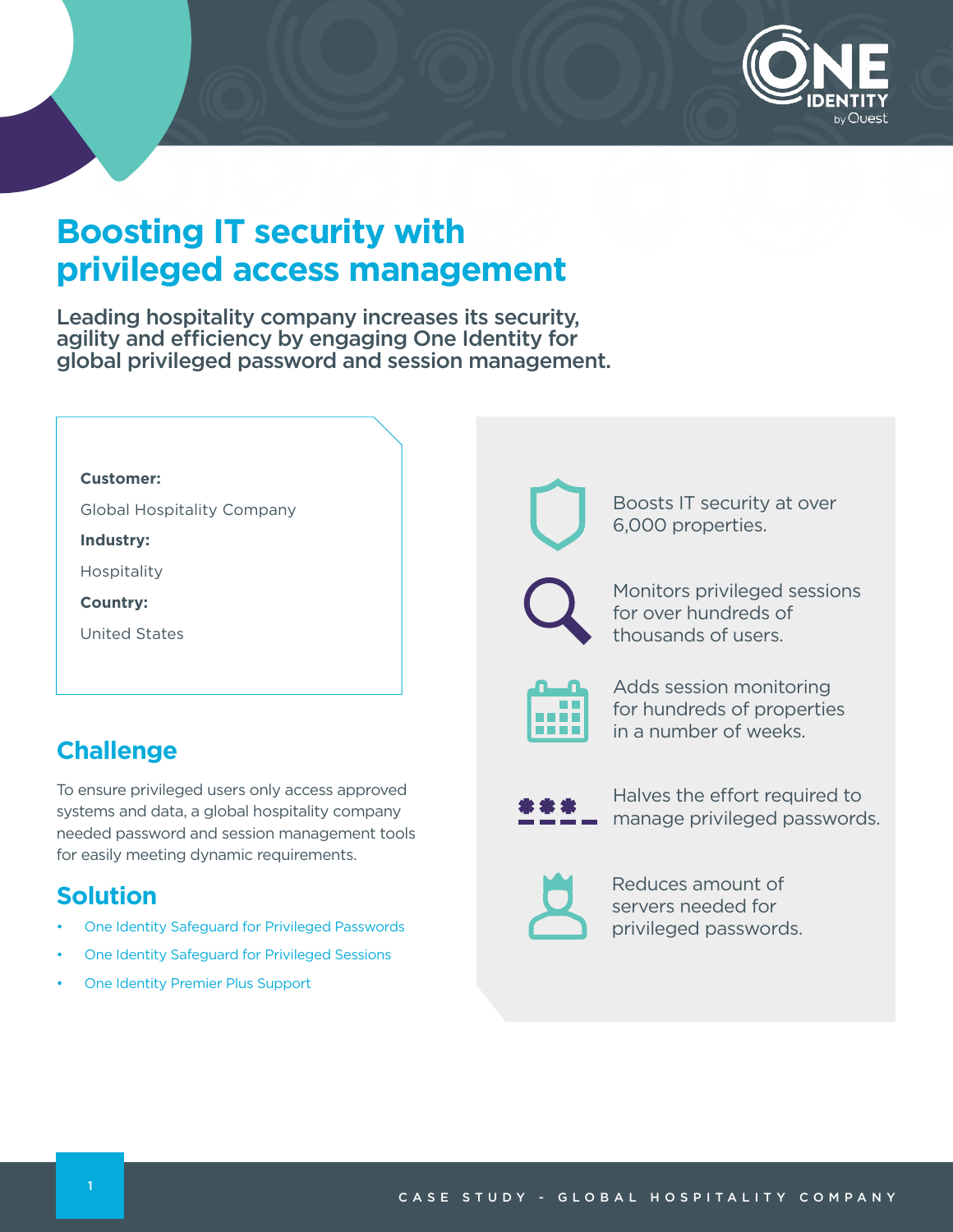"In a number of weeks, we went from managing zero remote privileged connections a day for some hotels to more than hundreds a day."

> Director of Infrastructure, Global Hospitality Company

When people check into a hotel, a complex web of digital processes facilitate reservations, payments, personalized room settings and other core services. Privileged IT users, such as system administrators, manage these supporting systems around the clock to ensure they're operating as they should. At the same time, the privileged IT users must comply with dynamic corporate requirements and regional regulations that govern the system and data access.

One of the leading hospitality companies continues to drive growth by ensuring every one of its guests enjoys seamless experiences at its more than 6,000 properties globally. IT security plays a critical role in delivering personalized services, so the organization needed a solution for controlling and monitoring privileged users' access and actions. Not only did the solution need to meet dynamic requirements, but it also needed to work with existing access management technologies. After thoroughly reviewing their options and recommendations, the organization chose One Identity Safeguard for Privileged Sessions as part of their solution.

# **Adding privileged sessions for hundreds of properties in a number of weeks**

The company's agility was tested when the pandemic temporarily closed some of its hotels. Suddenly, many globally managed properties needed remote privileged access to systems. To ensure all of these privileged sessions were configured and managed in compliance with the unique requirements of each individual property, the organization leveraged the One Identity solution. The Director of Infrastructure explains, "In a number of weeks, we went from managing zero remote privileged connections a day for some hotels to more than hundreds a day."

# **Increasing security by reducing password complexity**

As the company was expanding its privileged access footprint, the existing privileged password technology was nearing end of life, providing an opportunity to enhance its security capabilities and identify a new solution that was able to manage the associated automation, virtualization and other integrations that were needed.